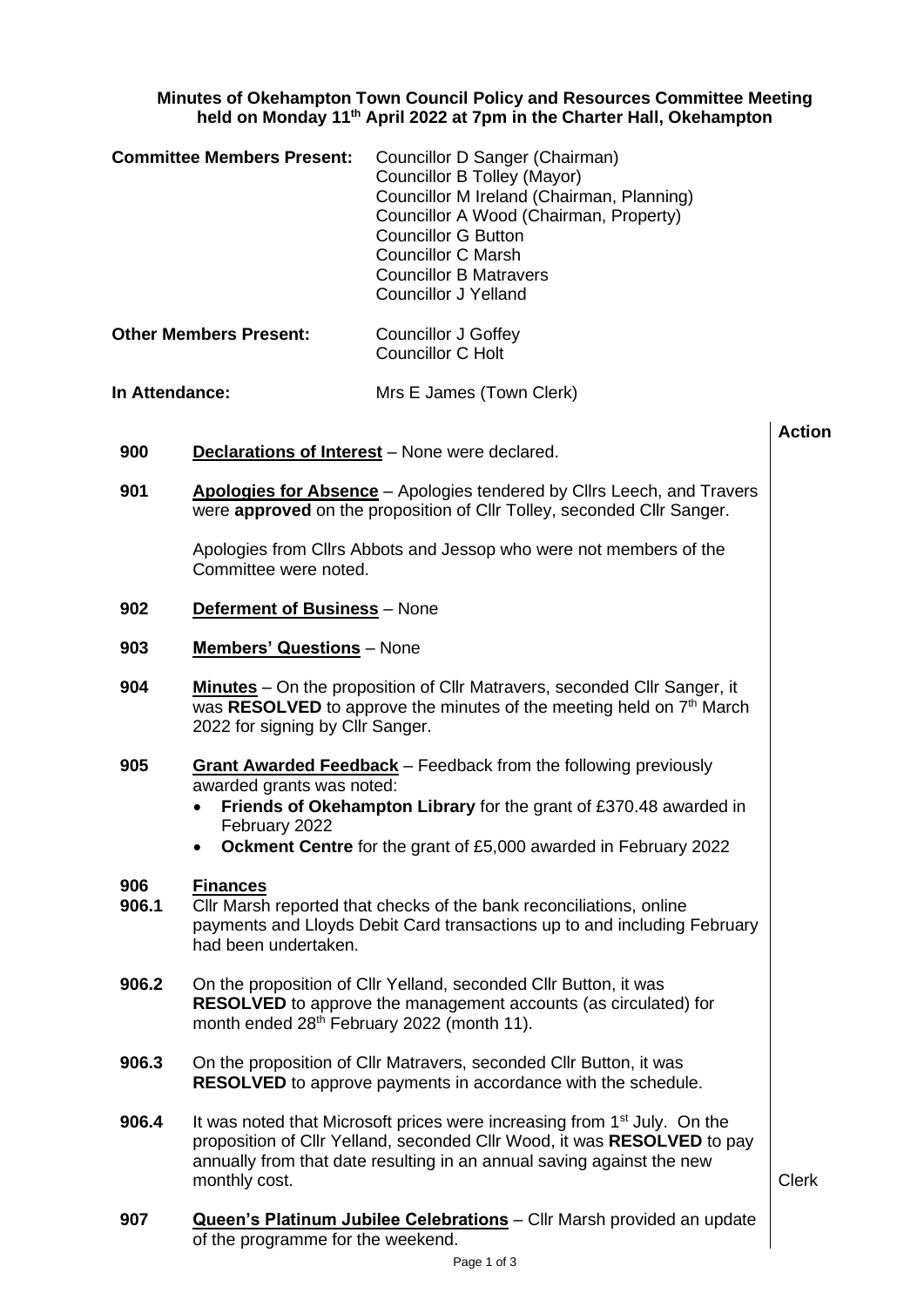|              | On the proposition of Cllr Marsh, seconded Cllr Wood, it was RESOLVED<br>to approve the purchase of water bottles as recommended by the working<br>group and outlined in the previously circulated report at the approx. cost of<br>£2,718.                                                                                                                                                                                         | Admin<br>Officer/<br><b>Clerk</b>        |
|--------------|-------------------------------------------------------------------------------------------------------------------------------------------------------------------------------------------------------------------------------------------------------------------------------------------------------------------------------------------------------------------------------------------------------------------------------------|------------------------------------------|
|              | On the proposition of Cllr Button, seconded Cllr Wood, it was RESOLVED<br>to approve the cream teas and purchase of 100 hardbacked limited edition<br>brochures at the cost of approx. £900, as recommended by the working<br>group and outlined in the previously circulated report                                                                                                                                                | <b>Clerk</b>                             |
| 908          | Mayor Choosing and Annual Council Meeting - On the proposition of<br>Cllr Matravers, seconded Cllr Button, it was RESOLVED to approve the<br>holding of the meeting in the Council Chamber, those present being mainly<br>Councillors and award nominees. The meeting would be livestreamed<br>through Facebook and shown in the Charter Hall for viewing by other<br>invited guests and would be available for the public to view. | Admin<br>Officer/<br><b>Clerk</b>        |
| 909          | <b>Livestreaming of Council Meetings</b> - On the proposition of Cllr Tolley,<br>seconded Cllr Yelland, it was RESOLVED to recommend to full Council<br>that meetings be livestreamed, initially through Facebook, when the<br>meetings were held back in the Council Chamber. It was noted that a<br>camera and other equipment would be required to be purchased.                                                                 | <b>Clerk</b>                             |
| 910          | <b>Town Guide</b> – The Clerk reported that the draft was expected to be<br>received from the publisher by the end of the week and it would be added<br>to the full Council agenda for consideration.                                                                                                                                                                                                                               | <b>Clerk</b>                             |
| 911          | Policies and Documents - On the proposition of Cllr Wood, seconded<br>Cllr Yelland, it was RESOLVED to recommend the Internal Control<br>Statement to full Council for adoption.                                                                                                                                                                                                                                                    | <b>Clerk</b>                             |
| 912          | Grant Policy - Cllr's Sanger and Tolley would review the policy with the<br>Clerk and make recommendation to the Committee                                                                                                                                                                                                                                                                                                          | Cllrs Tolley,<br>Sanger,<br><b>Clerk</b> |
| 913<br>913.1 | Reports of Council Working/Task & Finish Groups -<br><b>Investment</b> – Cllr Yelland advised that no further meetings had been held.                                                                                                                                                                                                                                                                                               |                                          |
| 913.2        | Queens Platinum Jubilee, 2022 - A report had been provided earlier in<br>the meeting.                                                                                                                                                                                                                                                                                                                                               |                                          |
| 914<br>914.1 | <u><b>Members' Reports and Requests for Agenda Items -</b></u><br><b>Citizens Advice</b> – There was no report available.                                                                                                                                                                                                                                                                                                           |                                          |
| 914.2        | DALC Larger Councils Sub-Committee - Cllr Sanger advised there had<br>been no meeting to report upon.                                                                                                                                                                                                                                                                                                                               |                                          |
| 914.3        | <b>Fairtrade</b> – Cllr Button reported that there had not been a meeting since<br>Fairtrade Fortnight.                                                                                                                                                                                                                                                                                                                             |                                          |
| 914.4        | <b>Okehampton &amp; District Community Transport Group - A report from</b><br>Cllr Leech was read by the Clerk. The update included the retirement of<br>the Assistant Manager and the impact that high fuel costs were having. It<br>was noted that that some volunteer drivers did not like doing the longer<br>journeys and it was becoming more difficult to cover all bookings because<br>of the fuel costs.                   |                                          |
| 914.5        | <b>Twinning Association</b> – Cllr Wood advised that the AGM was on<br>23 <sup>rd</sup> April.                                                                                                                                                                                                                                                                                                                                      |                                          |